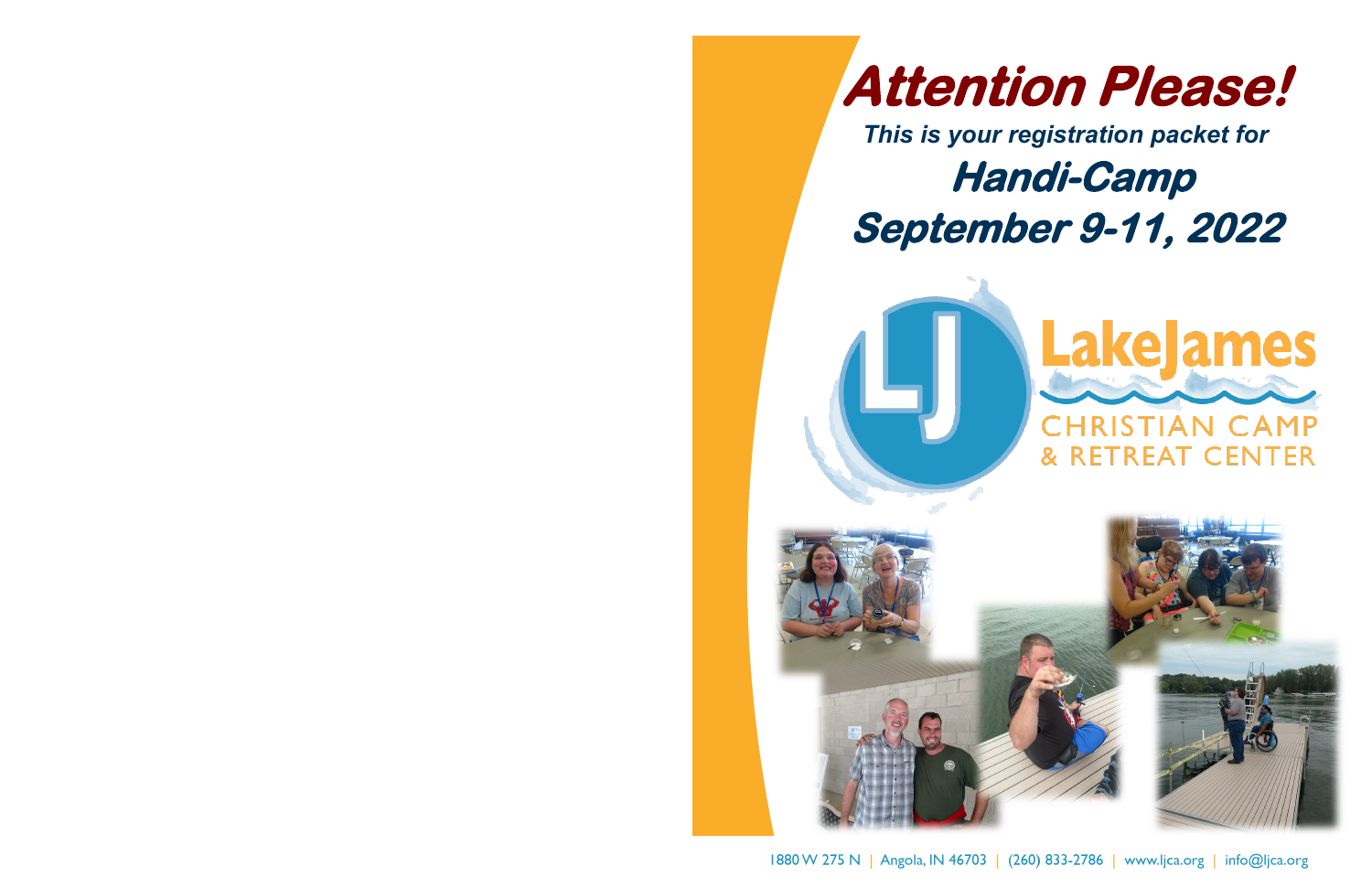## **Instructions For Completing Registration Form:**

1. **Feel free to copy blank application form only**.

## **HOWEVER**: **DO NOT SEND COPIES OF COMPLETED REGISTRATION FORMS**

 **Send only the registration form, not the entire registration packet**

- **a**. PLEASE provide any additional info, as necessary, to assure best care
- **b**. Incomplete or unreadable applications will have to be returned

2. Use blue or back pen (**NOT PENCIL**) to complete application forms

3. **ALL INFO CALLED FOR ONTHE APPLICATION IS ESSENTIAL** to determine the

level of care that will be required for each camper

## **Since Food & Supplies Are Purchased Well In Advance Of Camp:**

1. A minimum of **50% of the registration fee must be mailed with the registration form**...the balance to be paid in full by **AUGUST 22, 2022 \*\* There is a \$25 non-refundable fee for cancellations.\*\***

## **Cost Of Camp:**

## **1. Early Bird Discount Registrations received by August 20: \$150**

**a.** 50% registration cost must be mailed with registration form. Final 50% is due by August 22

- **b.** All early bird registration campers will receive a FREE camp t-shirt at camp
- 2. Full Price Registrations received after August 22: \$170
	- **a.** Full price must be paid with registration

## **Extra Registration Packets:**

Registration packets can be printed from our website, www.ljca.org Registration packets can be picked up at the camp office M-F 8:30 a.m. - 4:30 p.m. 1880 W 275 N Angola, IN 46703 Call: 260-833-2786

## **Treesh Memorial Camper Scholarship Fund:**

Please do not let the cost of camp prohibit you from being able to attend. Contact us for a Treesh Memorial Camper Scholarship Application for financial assistance with camp.

# **Attention Campers:**

# **What TO Bring:**

**Clean Clothes -- for the entire camp session: Underwear, Daily Clothing, Night Clothes, Swimwear, Bedding & Pillows, Towels, Personal Care Items, Sunscreen, Insect Repellant.** 

**Adult Under Garments ("Depends") -- If required, enough for entire camp session. Bible -- If the camper has one.**

**Medications: All medications (including non-prescription) will be dispensed by the designated staff member. All medications must be in original pharmacy-labeled medication containers. List medications on pg. 2 of registration form:**

## **\*\*\*PLEASE NOTE\*\*\***

**Lake James Christian Camp cannot be responsible for providing supplies for the camper. If adequate supplies have not been packed, it will be necessary to contact you to have those supplies delivered promptly.**

# **What NOT to Bring:**

**Tobacco products, electronic smoking devices, alcoholic drinks, illegal drugs Electronic games, prank items, matches, lighters or fireworks MP3, CD or similar devices requiring headphones for listening Cell phones (unless required by parent/caretaker) Clothing that would be regarded as inappropriate in a Christian Camp environment Clothing that contains any message or graphic, other than a Christian theme**

## **Directions to Lake James Christian Camp**

**Follow I-69 to Exit 350 (7 miles South of the Michigan border). Turn West at the end of the exit ramp. Travel 1 mile, then turn right onto 275 N (at Dollar General). The entrance to the camp is the first driveway on the left. Handi-Camp check-in is held in the Family Life Center.**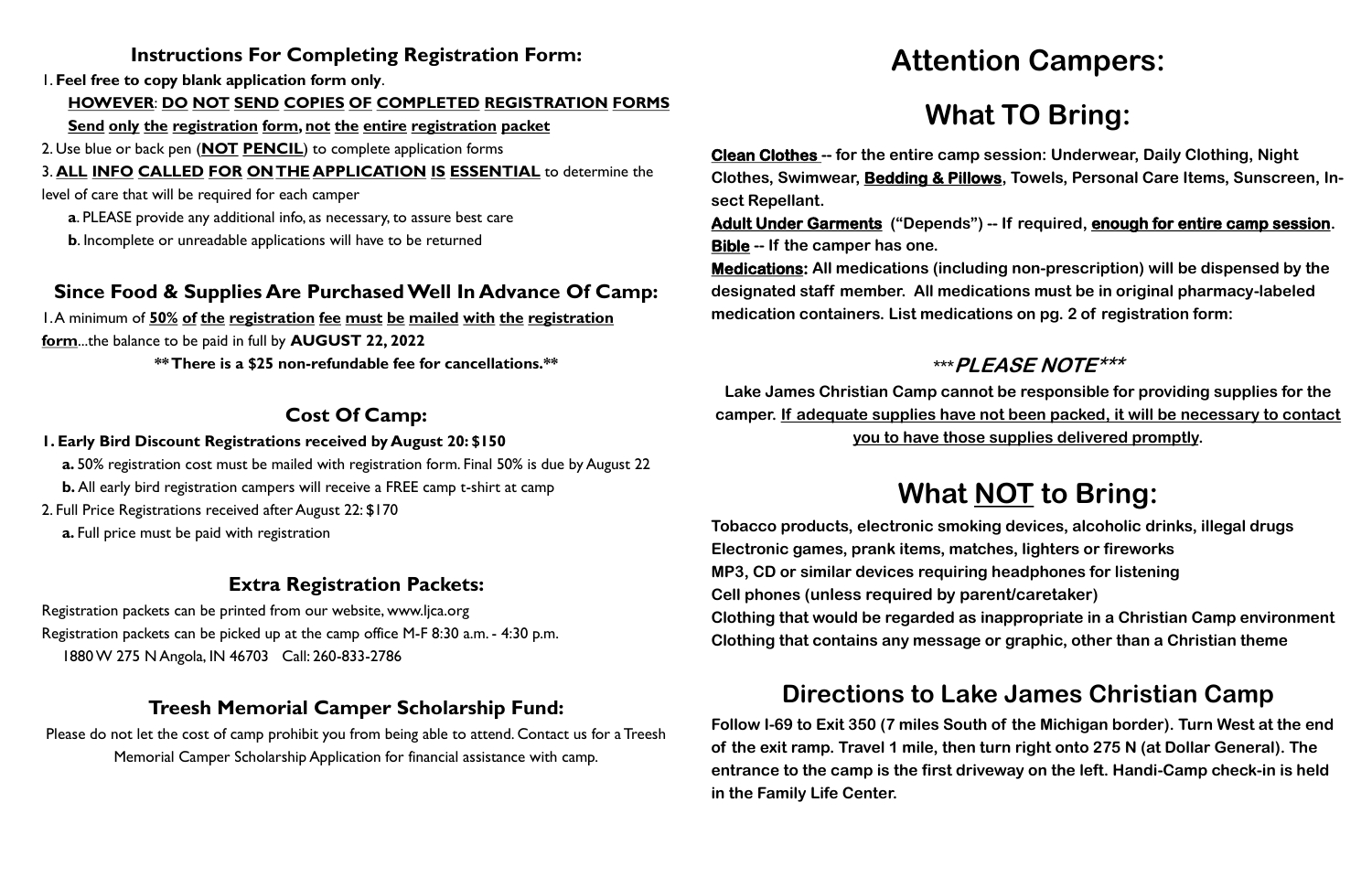# *Handi-Camp September 9-11, 2022*

### **Mail your completed registration form early**.

Please fill in all of the blanks that apply. **This information is essential to provide necessary care during the camp.**

|                                                                                                                   |                                                                             |  | Gender: M F |  |
|-------------------------------------------------------------------------------------------------------------------|-----------------------------------------------------------------------------|--|-------------|--|
|                                                                                                                   |                                                                             |  |             |  |
| All registrations received by August 23 receive a FREE t-shirt at camp: Circle Size Youth: S M L Adult: S M L XL  |                                                                             |  |             |  |
| <u>Primary Disability</u>                                                                                         |                                                                             |  |             |  |
|                                                                                                                   |                                                                             |  |             |  |
|                                                                                                                   |                                                                             |  |             |  |
|                                                                                                                   |                                                                             |  |             |  |
|                                                                                                                   |                                                                             |  |             |  |
|                                                                                                                   |                                                                             |  |             |  |
| Home Phone ( ) Alt. Phone ( )                                                                                     |                                                                             |  |             |  |
|                                                                                                                   |                                                                             |  |             |  |
|                                                                                                                   |                                                                             |  |             |  |
| If we will be unable to contact the primary caregiver during the camp session, you must provide a designated      | **** Emergency Contacts ****                                                |  |             |  |
|                                                                                                                   | person(s) to contact in the event of an emergency or urgent need.           |  |             |  |
|                                                                                                                   |                                                                             |  |             |  |
|                                                                                                                   |                                                                             |  |             |  |
|                                                                                                                   |                                                                             |  |             |  |
|                                                                                                                   |                                                                             |  |             |  |
|                                                                                                                   |                                                                             |  |             |  |
| 3. Name Alt.(__) Alt.(__) Alt.(__)                                                                                |                                                                             |  |             |  |
| Attention Please: All confirmations will be made electronically, either e-mail or text message.<br>is necessary): | Specify the e-mail or phone number for text message (notify if regular mail |  |             |  |

| egistrations received by August 23 receive a FREE t-shirt at camp: Circle Size Youth: S M L Adult: S M L XL      |                                                                             |  |  |  |
|------------------------------------------------------------------------------------------------------------------|-----------------------------------------------------------------------------|--|--|--|
|                                                                                                                  |                                                                             |  |  |  |
|                                                                                                                  |                                                                             |  |  |  |
|                                                                                                                  |                                                                             |  |  |  |
|                                                                                                                  |                                                                             |  |  |  |
|                                                                                                                  |                                                                             |  |  |  |
|                                                                                                                  |                                                                             |  |  |  |
| Home Phone ( ) Alt. Phone ( )                                                                                    |                                                                             |  |  |  |
|                                                                                                                  |                                                                             |  |  |  |
|                                                                                                                  |                                                                             |  |  |  |
|                                                                                                                  | **** Emergency Contacts ****                                                |  |  |  |
|                                                                                                                  | person(s) to contact in the event of an emergency or urgent need.           |  |  |  |
|                                                                                                                  |                                                                             |  |  |  |
|                                                                                                                  |                                                                             |  |  |  |
|                                                                                                                  |                                                                             |  |  |  |
|                                                                                                                  |                                                                             |  |  |  |
|                                                                                                                  |                                                                             |  |  |  |
| we will be unable to contact the primary caregiver during the camp session, you must provide a designated        |                                                                             |  |  |  |
|                                                                                                                  |                                                                             |  |  |  |
| ttention Please: All confirmations will be made electronically, either e-mail or text message.<br>is necessary): | Specify the e-mail or phone number for text message (notify if regular mail |  |  |  |

| Person |              |  |  |
|--------|--------------|--|--|
|        | . <b>. .</b> |  |  |

## **Consent**

I certify that the information provided on the application is true and accurate to the best of my knowledge. I assume full responsibility for all property belonging to \_\_\_\_\_\_\_\_\_\_\_\_\_\_\_\_\_\_\_\_\_\_\_\_\_\_\_. I will not hold Lake James Christian Assembly, INC (LJCA, INC), or any camp staff or faculty responsible for any damage to or loss of said property. In case of accident I will not hold LJCA, INC, its staff, faculty volunteers, management or officers liable.

| authorize Lake James Christian Camp to perform the baptism.        |
|--------------------------------------------------------------------|
| prefer to have my minister perform the baptism at our home church. |
| I request to be present at the baptism.                            |
| Has already been immersed.                                         |

May not be baptized.

I request that Lake James Christian Assembly, INC obtain necessary emergency medical treatment for the above-named camper as needed. I understand, however, that every effort will be made to contact me in case of an emergency. I understand that I, and /or my medical insurance provider will be responsible for all medical costs incurred for such emergency medical care required during the camp session indicated.

I hereby give permission for the above named camper to participate in activities that will take them offsite such as boat rides and hay wagon rides.

I hereby give permission for the above named Camper to appear in photographs or video recordings made during the camp session indicated. This permission also extends to the use of those photographs or video recordings in promotional presentations made by Lake James Christian Assembly, INC.

**Please Note:** We must be able to contact Parent, Guardian or Caregiver for the camper named on this application at any time, day or night, for the duration of the camp session. If you, as the signer (below) will, at any time, be unable to respond to any communication regarding the camper, you must provide an alternate contact person for the Executive Director and/or Nurse to call. That person **must be able to contact you promptly**.

### **Please remove registration forms from this packet. Send only these forms to Lake James Camp**

Signature required:

Parent/Guardian/Caregiver Date

\_\_\_\_\_\_\_\_\_\_\_\_\_\_\_\_\_\_\_\_\_\_\_\_\_\_\_\_\_\_\_\_\_\_\_\_\_\_\_\_\_\_\_\_\_\_\_\_ \_\_\_\_\_\_\_\_\_\_\_\_\_\_\_\_\_\_\_\_\_\_\_\_\_

\_\_\_\_\_\_\_\_\_\_\_\_\_\_\_\_\_\_\_\_\_\_\_\_\_\_\_\_\_\_\_\_\_\_\_\_\_\_\_\_\_\_\_\_\_\_\_\_ \_\_\_\_\_\_\_\_\_\_\_\_\_\_\_\_\_\_\_\_\_\_\_\_\_

Camper Date

*We take our obligation to provide appropriate care very seriously. Therefore, the information that you provide during the registration process is absolutely essential. Additional time for completion of the information gathering process is provided on the opening day of the camp session. If, in the course of the camp session, it is determined that crucial information has not been provided, such that appropriate care cannot be assured, this Camper will be required to return home immediately.*

**----------------------------------------------------------------------------------------------------------------------------------------------------------**

| ×, |  |
|----|--|
|    |  |

chooses to be baptized:

In our efforts to meet the spiritual needs of Campers, during camp, we offer an opportunity for them to follow Christ's teachings to be immersed in baptism. Should this Camper make this decision, we will follow your instructions as indicated below. If you have any questions about our belief regarding baptism by immersion, please contact us. We welcome the opportunity to discuss this matter with you.

### ---------------------------------------------------------------------------------------------------------------------------------------------- **MAKE CHECKS OR MONEY ORDERS PAYABLE TO: Lake James Christian Camp**

**Please complete and mail registration forms only (Do not mail entire packet) to:**

### **Lake James Christian Camp 1880 W 275 N Angola, IN 46703**

*If you have any additional questions or concerns, please give us a call: (260) 833-2786 or check out our website: [www.ljca.org](http://www.powerministries.org/)*